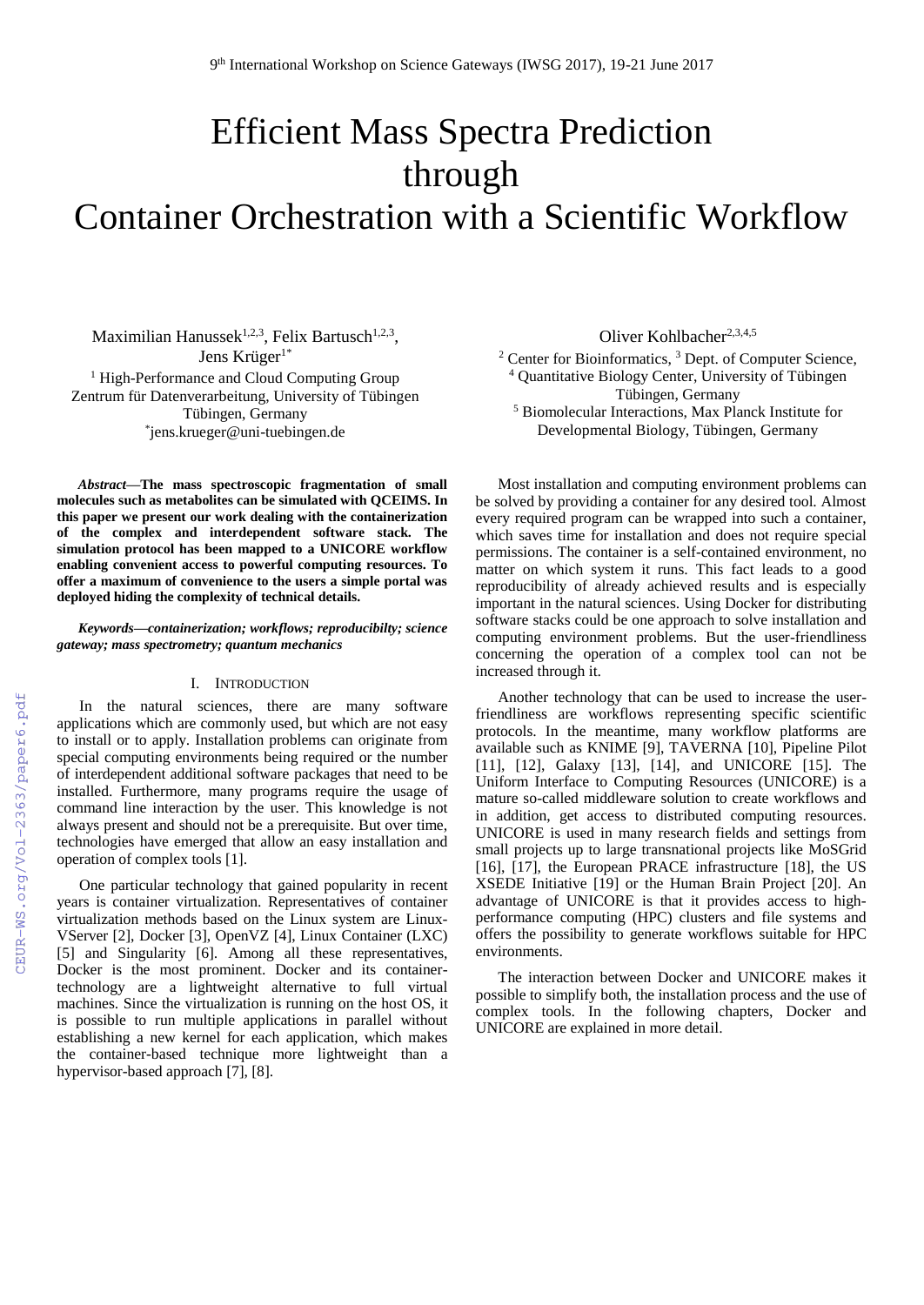# II. DOCKER

There are two major concepts in the field of software virtualization, container-based virtualization and hypervisorbased virtualization. Both multilayered approaches are illustrated in Figure 1. Examples for hypervisor-based virtualization software are VMware [21] or Xen [22]. A major aspect is that a hypervisor-based virtualization establishes a full virtual machine on top of the host operating system. Such a virtual machine has its own operating system (Guest OS) and own kernel. This virtualization technology provides a virtualization on the hardware level.



Fig. 1. Container-based approach including applications and the necessary binaries and libraries building up on the Docker engine (left). Hypervisor based approach with an additional guest OS on top of the hypervisor layer (right).

In contrast to the hypervisor-based virtualization, Docker establishes a virtualization based on the host OS. The virtual environments are directly run on the host kernel, which are usually named containers [8]. It is possible to create own Docker images, which serve as template for the Docker containers. The images are created via the so-called Dockerfile, which is a plain text file that specifies how the containers are created and run. Docker images are built upon a base image which can be any operating system that fits to the host OS, on a Linux system for example Ubuntu or CentOS. Images consist of a series of data layers on top of the base image. Worth mentioning is that a variety of containers can be started from only one image, each container does not need its own image. The already available images can be used as a new base image and can be extended further [7]. This is simply done by adding a new data layer which is more efficient than building the whole image from scratch. To work with these multiple layers, Docker uses the Union File System to merge the different layers into a single and consistent file system which is one of the underlying techniques. A Docker container provides a virtual environment for its contained applications by leveraging the Linux kernel features control groups (cgroups) for accounting processes of the container and namespaces for providing isolated instances of host resources [8].

#### III. UNICORE

The UNICORE software package is developed at the research center in Jülich and by further partners [15], [23]. It provides different components for handling HPC environments

as well as a workflow editor, a web interface (UNICOREportal) and a more advanced graphical user interface, the UNICORE rich client (URC). One advantage that UNICORE offers is that it is designed to abstract computing resource specific details and through that simplifies the user experience. Furthermore, it is extensible due to the use of standardized APIs, which for example makes it possible to run KNIME nodes on a HPC via UNICORE [24]. No special operating system is required as UNICORE is completely written in the platform independent programming languages Java and Python. Another not negligible aspect is the need to use a certain safety standard to prevent the loss of sensible data. Due to different security and authorization methods offered by UNICORE the connection between client and server is considered to be save [15].



Fig. 2. Overview of the different UNICORE components and their interaction with each other [15].

The UNICORE architecture consists of five layers (userlayer, gateway-layer, UNICORE/X-layer, TSI-layer, resourcelayer). The user-layer provides end-user clients and applications but also other UNICORE servers and web portals. The gateway-layer serves mostly as a firewall transversal point and forwards information such as IP addresses or SSL certificates via the connecting client to the following servers. The UNICORE/X is the central component of UNICORE. It receives the client requests, which has been submitted via the gateway, authenticates the request, checks the authorization and in the end, invokes the appropriate service. The Target System Interface (TSI) is connected with the local operating system, file system and usually a batch system for the resource management. The tasks of the TSI are for example to submit the sent jobs from the client, check the status of the jobs, or perform the I/O operations. A schematic illustration of the different layers is shown in Figure 2.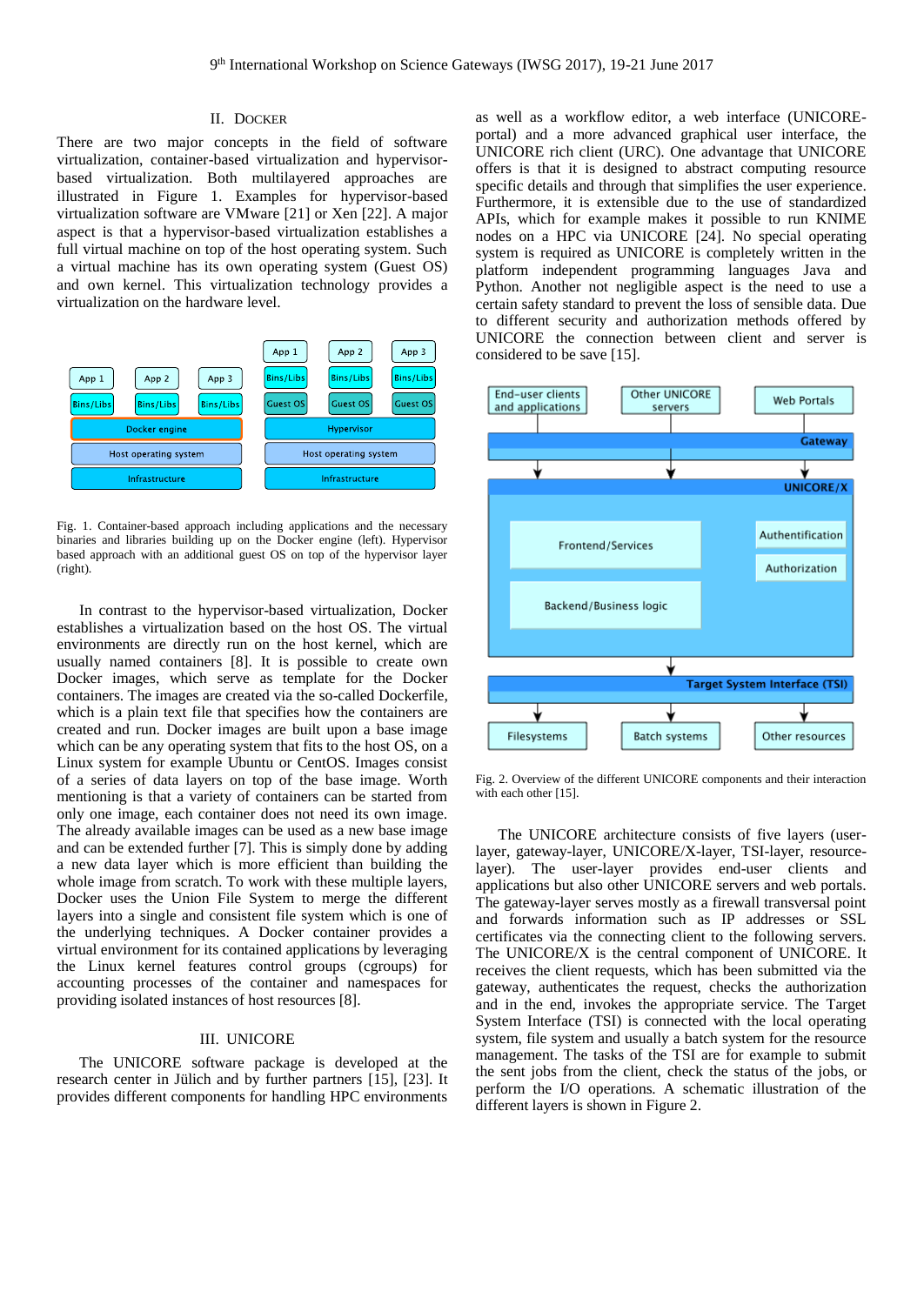# IV. QCEIMS

The fragmentation of small molecules as it occurs within a mass spectrometry experiment can be simulated with quantum chemical simulations. The method called QCEIMS (Quantum Chemistry Electron Ionization Mass Spectrometry) developed by Grimme et al. [25]–[27] creates initially a trajectory for the molecule of interest and extracts a set of starting conformers for further calculations. Each ionized conformer gets fragmented at high temperature resembling the conditions within a mass spectrometer. The resulting fragmentation distribution over several hundred individual fragmentation runs resembles a mass spectrum and can be compared to experimental data. Such simulated spectra may be used in metabolomics to facilitate the identification of compounds.



Fig. 3. The workflow for the prediction of mass spectra based on quantum chemical fragmentation calculations is shown. It takes advantage of multiple control structures to efficiently process even larger numbers of molecules. The different nesting levels are highlighted by the distinct colors.

# V. WORKFLOW AND SCIENCE GATEWAY

#### *A. Overview*

The first application using both Docker and UNICORE together is the UNICORE QCEIMS workflow for mass spectra prediction. The implemented UNICORE workflow embeds the QCEIMS tool [25]. QCEIMS is very well suited for execution on HPC clusters, as it makes strong use of quantum chemistry programs that require high computing power, and the fact that the QCEIMS calculations are easy to parallelize. Furthermore, installation and handling are quite complex. An overview of the workflow is shown in Figure 3. UNICORE is used to encapsulate the whole mass spectra prediction process into a

UNICORE workflow. Further Docker is used to encapsulate and execute all QCEIMS calculations in Docker containers. The created Docker image contains all necessary software to execute the QCEIMS calculations. These tools are listed in Table 1. Only the UNICORE specific software components are not included and also MOPAC due to the required license.

Tab. 1. Software included in QCEIMS Docker image.

| Program         | <b>Version</b> |
|-----------------|----------------|
| Python          | 2.7.10         |
| R (with Sweave) | 3.2.3          |
| <b>QCEIMS</b>   | 2.26I          |
| MNDO99          | 7.0            |
| $DFTB+$         | 1.2.2          |
| <b>ORCA</b>     | 3.0.3          |
| InChI version 1 | 1.04           |
| PubChemPy       | 1.0.3          |
| Tex Live        | 2016           |

#### *B. Workflow description*

The implemented workflow accepts structure data files (.sdf) as input, which can contain the structure of one molecule or more. Due to the UNICORE characteristic that every job is executed in a single directory, with no subdirectories, it is necessary to encapsulate each molecular structure in its own job directory. This is achieved by using the for-each loop concept of the UNICORE workflow editor and represented as the outer for loop in Figure 3. After the necessary format conversion from the .sdf file format into the .tmol format an open shell check is performed with MOPAC. If the molecule is not an open shell molecule the configuration file containing the QCEIMS parameters is automatically generated. After these preparation steps, the quantum chemical calculations are started for the first time. All necessary programs for this step are already installed in a Docker container. After the calculations have finished the second encapsulation with a second for-each loop for the fragmentation calculations is performed. This is necessary due to the structure of the QCEIMS tool. QCEIMS assumes that the files, required for the subsequent calculations, are available in separate directories and can be processed within these directories. But this characteristic does not fit the workflow implementation of UNICORE. Further, QCEIMS uses the same file names in the subdirectories, which is not a problem if the files remain separate but this is not the case for UNICORE. If the different files would not be encapsulated into single jobs with the foreach loop construct, it would not be possible to distinguish them later. After the fragmentation calculation, it is necessary to merge the single spectra of each fragmentation into the final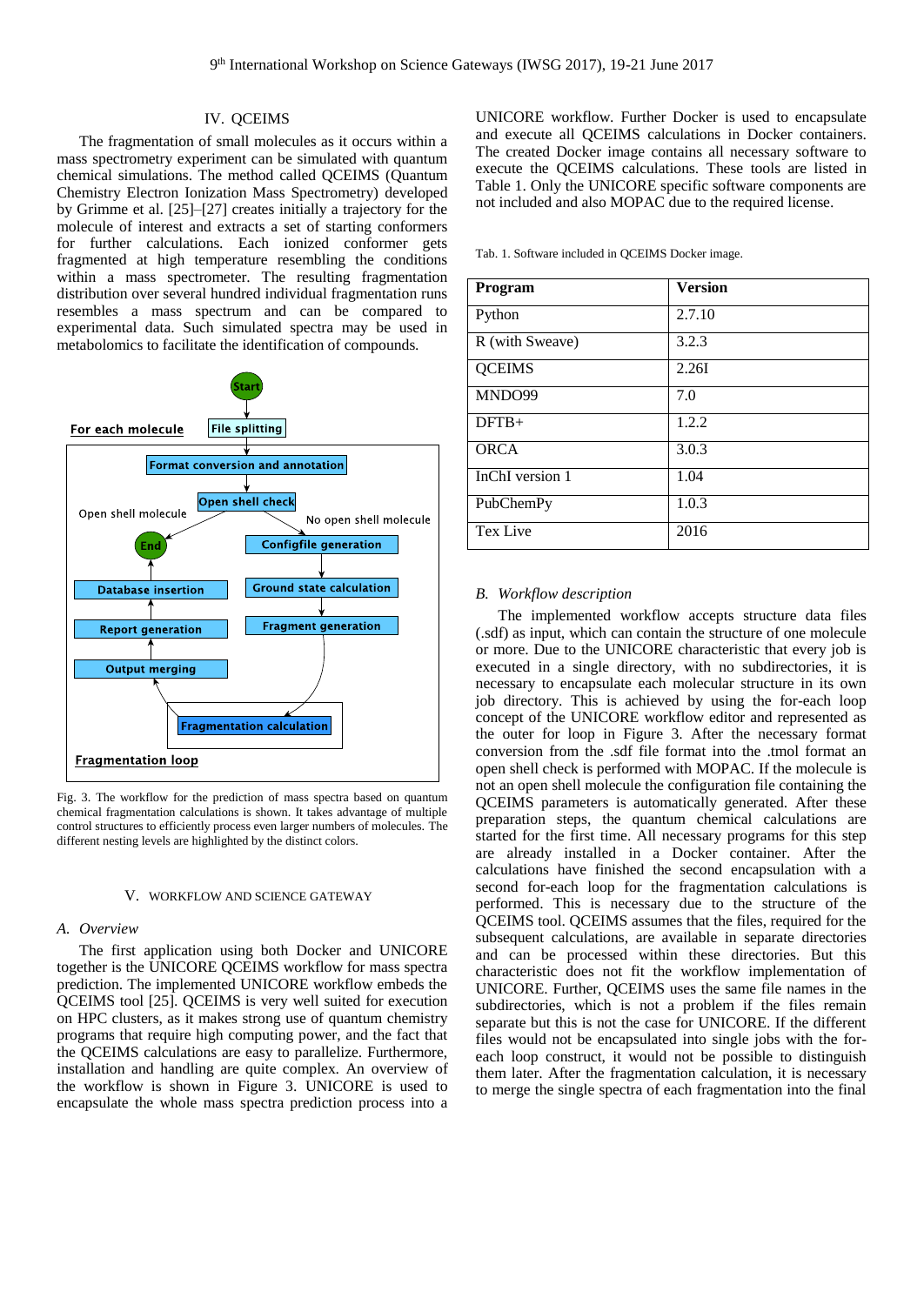simulated spectrum. In the end the generated results are automatically integrated in a report and stored in a database.

## *C. Workflow execution through webinterface*

The implemented QCEIMS workflow can be used by importing it into the UNICORE rich client (URC) which is recommended for users who are already familiar with the UNICORE environment. With the URC it is also possible to export the implemented workflow as an .xml file and use it in the UNICORE portal if the user wants to modify the workflow. Another option to execute the workflow is to use the UNICORE portal. The UNICORE portal is a further component of the UNICORE tool set and works seamlessly with the UNICORE server and the UNICORE workflow engine. The portal offers a straightforward way to make high level computing resources and complicated workflows available to a wide range of users, who are not familiar with these techniques, and hide the complex underlying structures.

To use the portal to its full extent it is necessary to have a valid User-Grid certificate imported in the browser that has to be registered once.

#### **UNICRE** lob Computation Create Job My lobs New UNICORE Job X New Workflov Application My Workflows My Sites lob name New UNICORE Job Data Manager Tag Select application Workflow Templat Select varcion Workflow template parameters Select a template Editing workflow template file: UNICORE\_QCEIMS\_workflow.xm splitSdf\_INPUT: glycine.sdf  $\bullet$   $\bullet$   $\bullet$   $\star$  $\bullet$  Submit

Fig. 4. UNICORE portal job submission screen, allowing the selection of a workflow, its configuration and specification of input data.

In order to run the UNICORE QCEIMS workflow it is necessary to create a new job in the "Create job" screen (Figure 4). The "Select application field" parameter has to be set to "Workflow Template". Now it is possible to "Select a template" from the file system, in our case the QCEIMS workflow XML file. After the template has been uploaded to a HPC instance, the input data can be set and uploaded too.

# *D. Evaluation of QCEIMS*

Overall the results of the QCEIMS tool, the simulated mass spectra, show a sufficient similarity with the experimentally generated spectra. We used the absolute value distance as quality measure to compare the simulated spectra

with their experimental spectra [28]. Every molecule of the small test set we have used, showed a score close to 0.6 or higher. The similarity represented by this score is high enough to find the simulated compounds under the top 3 hits if matched against a mass spectral database. In most of the cases it will be the first hit. When comparing Docker containers with bare-metal execution no differences in run time were observed. Due to the use of the for-each loop construct, provided by the UNICORE workflow, it is possible to sequentially parallelize the computation of each fragmentation step. Furthermore, each quantum chemical simulation can be distributed over more than a single CPU but this would not be efficient.

#### VI. FUTURE WORK

Due to the special licenses required for the quantum chemistry tools it is not possible to distribute the created Docker image on Docker Hub, which motivated us to create a portal solution instead.

An important future task is the improvement of the login procedure into the UNICORE portal. It is quite a considerable effort to appear personally at an authentication center and apply for a personal grid certificate. With the software Unity, which is already integrated in UNICORE, it would be possible to simplify the registration process. Unity would enable the authentication via user credentials provided by the user's home organization and corresponding Shibboleth entitlements.

Another area where enhancements are anticipated is the provision of input options for the user to modify the default parameters of the QCEIMS tool.

The automatically generated report at the end of the calculations includes the basic results and therefore could be extended with further graphics and more detailed statistics.

Currently the containerized workflow is a stable prototype and is already being used by first experimental groups.

## VII. CONCLUSION

The use of Docker in combination with UNICORE made it possible to simplify a complex tool such as QCEIMS with regards to its installation process as well as to its handling. The presented QCEIMS Docker image is the first of its kind to cover the topic of mass spectra prediction and also the first publication using Docker with UNICORE workflows. Furthermore, providing Docker images as a complete execution environment results in a good reproducibility of results for other users. In the Docker image is clearly stated which parameters of various additional tools were used, which cannot change as long as no update of the image is carried out.

The use of Docker also revealed weaknesses concerning security and a missing garbage collection, in particular for the application of Docker container in a massive parallel way on HPC clusters. In its present version, Docker can only be used with drawbacks in parallel environments on HPCs. This is valid until the problem of the accumulation of data and metadata files is solved. A valid approach to clean up the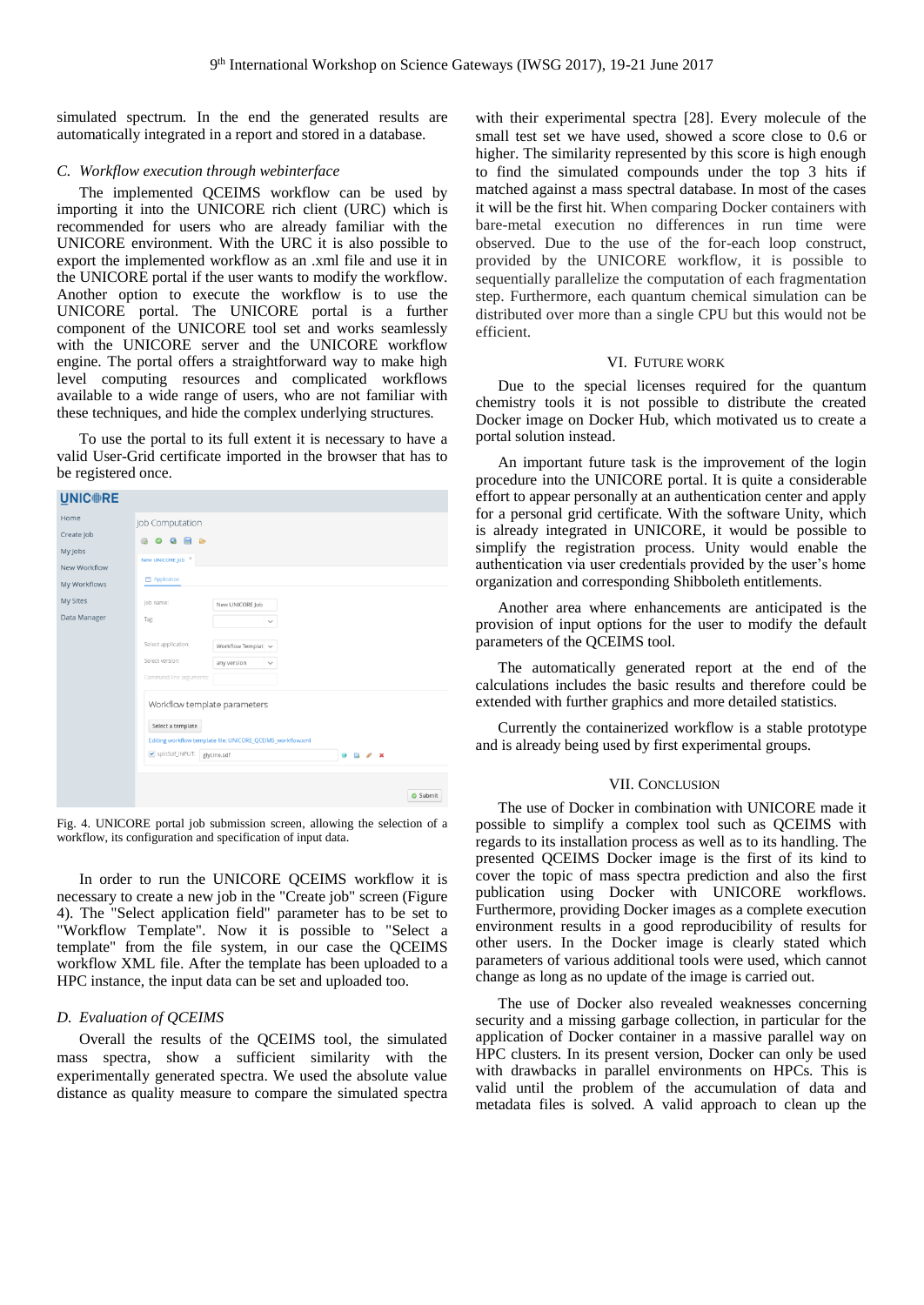exited and sometimes dead containers would be the implementation of a Cron job that searches for containers in the described states and deletes them. A housekeeping strategy to solve the metadata accumulation could be a central Docker image repository. A further Cron job, that deletes the directory of the metadata files and loads all images from the repository back into the system would be a possible workaround.

Despite these developed workarounds, it would be desirable if Docker provides a garbage collection tool once for the exited or dead containers and even more important, for the metadata accumulation due to the container-snapshots. If these problems can be solved, the popularity of Docker would rise even further.

Another outcome is that UNICORE is a very useful piece of software. The installation is not that difficult if considered what the components do. By installing only three packages you easily get access to a HPC, a graphical user interface with a versatile workflow environment and a web interface. The wrapping of the QCEIMS tool into a UNICORE workflow has been successfully achieved which shows that UNICORE is generally applicable to such kind of problems and could be used for future projects. To the present day UNICORE does not support Docker directly but the developers are aware of this virtualization technique.

Consequently, the combination of Docker and UNICORE represents an excellent setup to carry out fragmentation calculations using QCEIMS. Large libraries of small molecules can be processed conveniently and their simulated spectra can be used to help with the identification of metabolites.

# ACKNOWLEDGMENT

The authors acknowledge support by the High Performance and Cloud Computing Group at the Zentrum für Datenverarbeitung of the University of Tübingen, the state of Baden-Württemberg through bwHPC and the German Research Foundation (DFG) through grant no INST 37/935-1 FUGG. Part of the work presented here was also supported through BMBF funded project de.NBI (031 A 534A) and MWK Baden-Württemberg funded project CiTAR ("Zitierbare wissenschaftliche Methoden"). We thank Bernd Schuller for invaluable support with UNICORE, and especially Christoph Bauer and Stefan Grimme for the help with QCEIMS.

#### **REFERENCES**

- [1] J. Krüger and O. Kohlbacher, "Containerization and Wrapping of a Mass Spectra Prediction Workflow," *PeerJ Preprints*, pp. 8–10, 2016.
- [2] S. Soltesz *et al.*, "Container-based operating system virtualization," in *Proceedings of the 2nd ACM SIGOPS/EuroSys European Conference on Computer Systems 2007 - EuroSys '07*, 2007, vol. 41, no. 3, p. 275.
- [3] "Docker." [Online]. Available: https://www.docker.com/. [Accessed: 30-Mar-2017].
- [4] "OpenVZ." [Online]. Available: http://openvz.org/. [Accessed: 30- Mar-2017].
- [5] "LXC." [Online]. Available: https://linuxcontainers.org/. [Accessed: 30-Mar-2017].
- [6] G. M. Kurtzer, "Singularity 2.1.2 Linux application and environment containers for science," 01-Jan-2016. [Online]. Available: https://zenodo.org/record/60736#.WOErqqJBrZs. [Accessed: 02-Apr-2017].
- [7] C. Boettiger and Carl, "An introduction to Docker for reproducible research," *ACM SIGOPS Oper. Syst. Rev.*, vol. 49, no. 1, pp. 71–79, Jan. 2015.
- [8] T. Bui, "Analysis of Docker Security," *arXiv.org*, p. http://arxiv.org/abs/1501.02967, Jan. 2015.
- [9] M. R. Berthold *et al.*, "KNIME The Konstanz Information Miner," *SIGKDD Explor.*, vol. 11, no. 1, pp. 26–31, Nov. 2009.
- [10] T. Oinn *et al.*, "Taverna/myGrid: Aligning a Workflow System with the Life Sciences Community," in *Workflows for e-Science*, I. J. Taylor, E. Deelman, D. B. Gannon, and M. Shields, Eds. Springer London, 2007, pp. 300–319.
- [11] "Pipeline Pilot." [Online]. Available: http://accelrys.com/products/collaborative-science/biovia-pipelinepilot/. [Accessed: 30-Mar-2017].
- [12] W. A. Warr, "Scientific workflow systems: Pipeline Pilot and KNIME.," *J. Comput. Aided. Mol. Des.*, vol. 26, no. 7, pp. 801–4, Jul. 2012.
- [13] E. Afgan *et al.*, "The Galaxy platform for accessible, reproducible and collaborative biomedical analyses: 2016 update.," *Nucleic Acids Res.*, p. gkw343, May 2016.
- [14] A. K. Hildebrandt *et al.*, "ballaxy: web services for structural bioinformatics.," *Bioinformatics*, vol. 31, no. 1, pp. 121–122, Sep. 2014.
- [15] K. Benedyczak, B. Schuller, M. Petrova-El Sayed, J. Rybicki, and R. Grunzke, "UNICORE 7 — Middleware services for distributed and federated computing," in *2016 International Conference on High Performance Computing & Simulation (HPCS)*, 2016, pp. 613–620.
- [16] J. Krüger *et al.*, "The MoSGrid Science Gateway A Complete Solution for Molecular Simulations," *J. Chem. Theory Comput.*, vol. 10, no. 6, pp. 2232–2245, Jun. 2014.
- [17] L. Zimmermann, R. Grunzke, and J. Krüger, "Maintaining a Science Gateway – Lessons Learned from MoSGrid," in *Hawaii International Conference on System Sciences (HICSS)*, 2017, p. http://hdl.handle.net/10125/41918.
- [18] "PRACE." [Online]. Available: http://www.prace-ri.eu/. [Accessed: 30-Mar-2017].
- [19] "UNICORE in the XSEDE infrastructure." [Online]. Available: https://portal.xsede.org/software/unicore/. [Accessed: 30-Mar-2017].
- [20] "Human Brain Project." [Online]. Available: https://www.humanbrainproject.eu/. [Accessed: 30-Mar-2017].